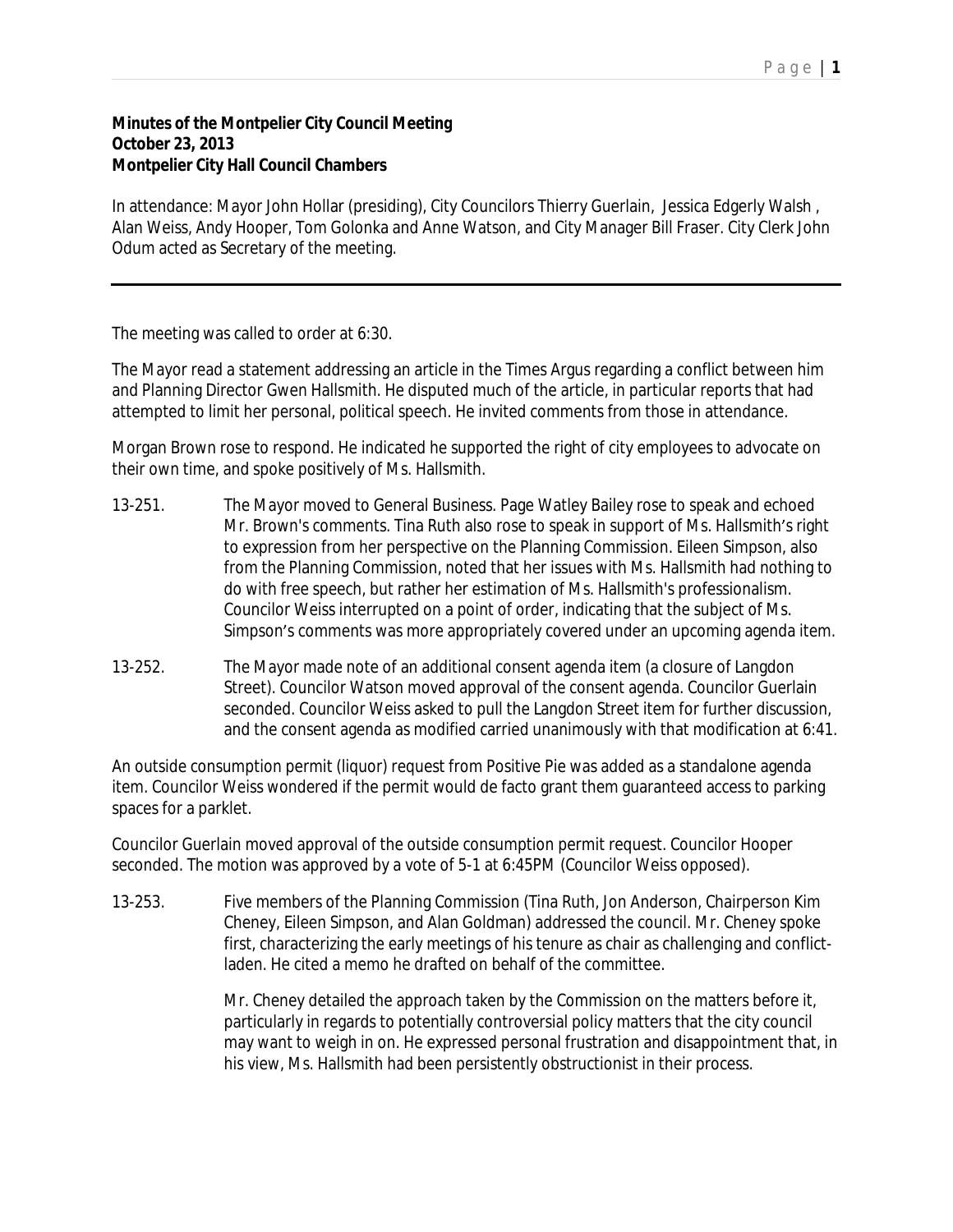Councilor Golonka related his original concerns about the Master Plan, its impact on and relationship with the zoning process, and whether the document should be looked at again. Mr. Cheney expanded on his view that the Master Plan may be a somewhat dated document (pre-recession), and that the Commission had creative ideas to adapt and accommodate this reality.

Mr. Anderson responded to Councilor Golonka. He felt that the plan should not be reopened, as doing so would cause more harm than good. He added his view that many on the Commission felt that Ms. Hallsmith was inappropriately restricting the deliberations of the Commission. He and Ms. Simpson, invited guidance from the council.

The Mayor attempted to streamline the discussion to focus it on needs that require council action or input.

Mr. Cheney and Mr. Goldman outlined their points of policy disagreement. Mr. Goldman added that it was the best planning commission he had ever seen in his long experience. He strongly felt that the Master Plan was a "living document," citing statute.

Councilor Edgerly Walsh expressed agreement that the Master Plan is amendable, adding that such amendments should not be done casually or frivolously. Councilor Golonka indicated he was open to making concurrent changes to the Master Plan and the zoning regulations. Councilor Guerlain attempted to summarize the concerns over process.

Mr. Goldman offered a policy question on density to the council, regarding lot size dependent on sewer and water infrastructure. Mr. Cheney spoke up, indicating that it was an issue he felt should be undertaken by the Commission. Councilor Guerlain and Mr. Cheney agreed that discussions of policy specifics were inappropriate at this time.

Ms. Simpson encouraged staffers who disagree with the feelings of the commission should feel free to express their opinions, but admonished them to respect the ultimate decisions of the body.

Councilor Hooper spoke in favor of increasing the population in the city. Mr. Cheney indicated that the goal was shared by everyone.

Mr. Anderson felt that the commission was not receiving enough staff support, and that he was spending an unsustainable amount of his own time in lieu of that support.

Ms. Ruth expressed appreciation for Councilor Hooper's comments. She also asked if the council was generally supportive of the so-called "two-door" approach explained in the documents presented to the council. Mr. Anderson and Mr. Cheney fleshed out the twodoor idea. Councilor Edgerly Walsh asked for clarification.

Jed Guertin rose and echoed concerns over conflict between the commission and staff, focusing his concerns more on the commission, than the Planning Director, but making a point not to identify g either "side" specifically as in the right. The Mayor asked him to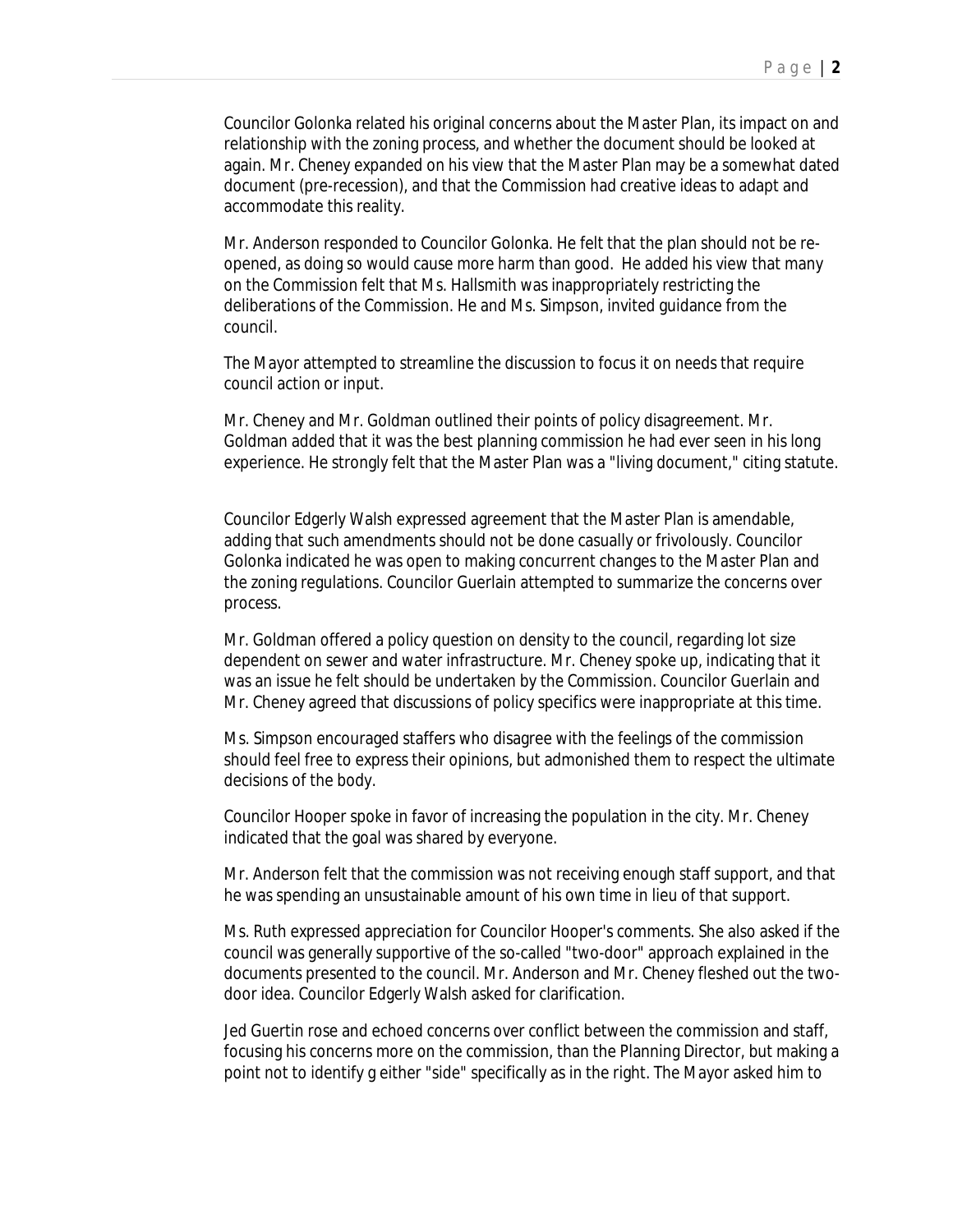expedite his remarks. He spoke more broadly on his view of an appropriate approach to planning.

13-254. John Akielaszek and John Snell of the Tree Board briefed the council on the impact of anticipated emerald ash borer incursions in coming years. A proposed preparedness plan was reviewed. There was an assortment of questions from the council.

> Councilor Weiss asked about budgetary impacts for proposed mitigation. Councilor Guerlain volunteered to be the council liaison to the Tree Board.

13-255. Lyn Munno, Sharon Asey, Elizabeth Grupp, Susan Ritz, and Diana Seagle of the Dog Waste Working Group addressed the council on the history of the issue and the specific concerns that lead to the formation of the committee.

> Ms. Munno explained the group's proposal, including the presentation of mock-up of a pet waste station, several of which could be placed in city parks and on trails.

Councilors Hooper and Edgerly Walsh disputed the group's contention that the proposed bag material would biodegrade in a landfill. Munno responded that their proposal was considered the current best practice.

At Councilor Guerlain's question, the group reviewed the budgetary proposal, including where the needed revenue could come from.

Councilor Golonka moved approval of the 11 proposed waste station sites, with the direction that the initial \$5100 of funding comes from the park improvement budget. The motion was seconded by Councilor Edgerly Walsh. Councilor Guerlain asked for clarification that the money raised thus far would go towards maintenance until such time that a charter change could make a mandatory fee part of the dog license process. The motion carried unanimously at 7:27.

The group reviewed its recommended ordinance changes that would bring it more in line with other communities' wording.

The consensus of the group was that the wording of the ordinance could be settled on, and the first public hearing could be held at the next council meeting.

Councilor Weiss asked for details on signage.

The Mayor announced a five minute recess at 8:32. The meeting resumed at 8:39.

- 13-256. The Mayor tabled the discussion of parking fee changes until Chief Facos could be present.
- 13-257. Assistant City Manager Jessie Baker reviewed the Recreation Feasibility Study presented to the council on the feasibility of moving the Recreation Department into the city budget. The general conclusion was that it would be feasible, there would likely not be significant savings, and that there could be financial impact to the transition. As such, if the council desires the transition, it was recommended that it be implemented over time. The report included possible oversight infrastructure, over the long term.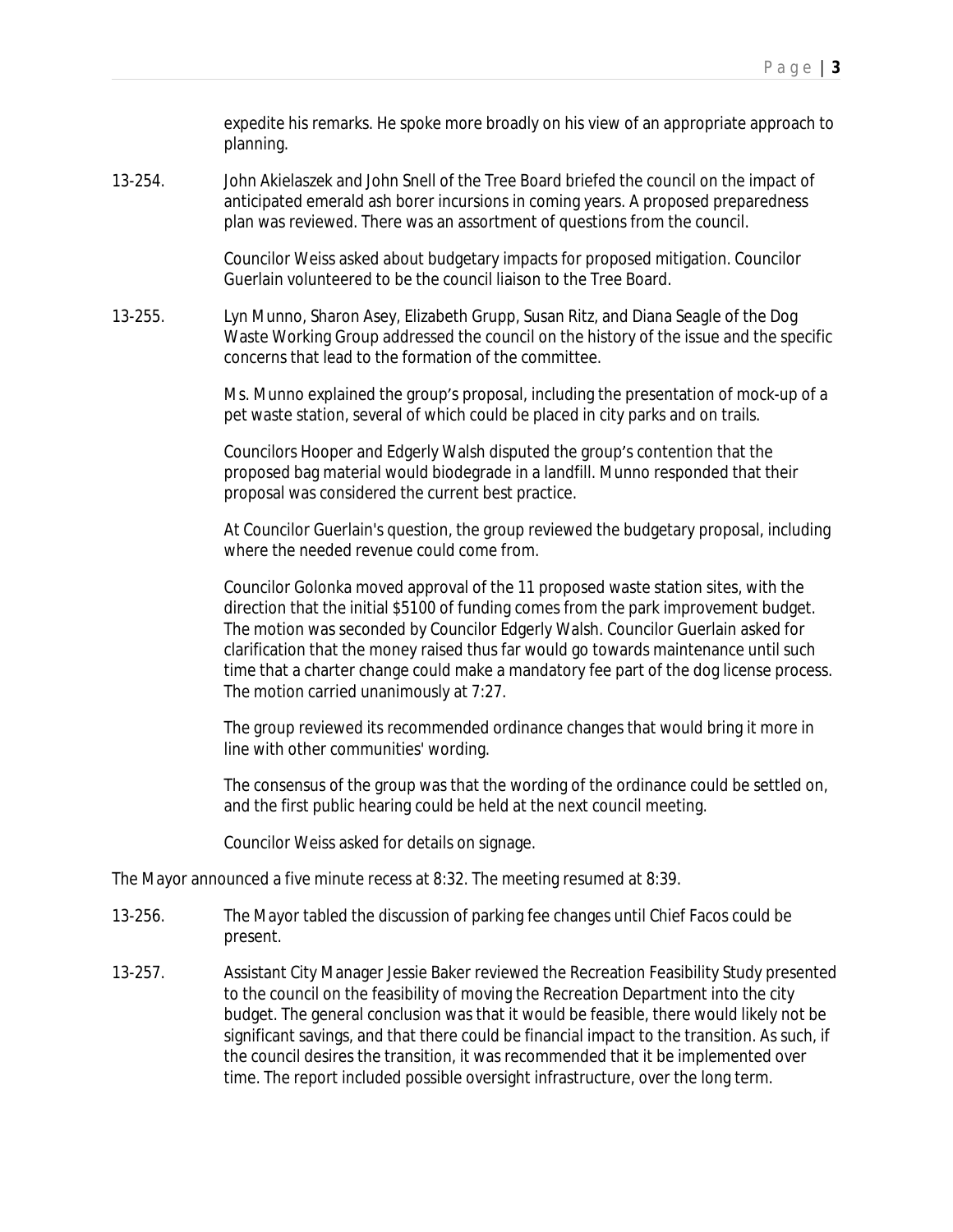Councilor Edgerly Walsh asked if there was any immediate savings to be had from greater collaboration. Ms. Baker indicated there was such collaboration already underway.

Councilor Edgerly Walsh asked about usage of rec department facilities by nonresidents. Arne McMullen (Recreation Department Director) reviewed the difference between resident and non-resident fees.

Mayor Hollar expressed the council's prevailing approach on pricing city services for non-residents.

Councilor Guerlain felt that the department's budget was disproportionately large, as compared to other communities.

Councilor Weiss disagreed with Councilor Guerlain's assessment on the size of the recreation budget, given the significant maintenance needs. He suggested moving jobs traditionally done by public works or school staffers in other communities out of the budget, or at least accounting for the additional responsibilities uniquely borne by Montpelier's rec department.

The Mayor recommended a more comprehensive look at cost shifts between school and city budgets with any recreation department supervisory/budgetary change.

Councilor Watson asked if Community Connections had been part of any conversations regarding efficiency. Ms. Baker indicated they had not.

The Mayor advised that the council to move cautiously on shifting the recreation department, given the burdens already placed on city staff.

Councilor Weiss moved that the council receive and implement this report. Councilor Hooper seconded, accepting the friendly amendment from Councilor Edgerly Walsh that the council receive a February status report. The motion carried unanimously at 9:14.

The mayor introduced an additional agenda item on the creation of a Carr Lot Design Committee explained his thinking. Councilor Weiss commended the idea and suggested that there may be stakeholders who should be invited. Councilor Golonka felt it should be an internal council committee that could bring in other expertise. The mayor was in general agreement with Councilor Golonka.

Councilor Guerlain expressed concern about the process dragging on too long.

The City Manager recommended that GMTA and Greyhound be reached out to in the process.

Councilor Weiss moved to create a five member Carr Lot Design Committee and to include the Mayor and Councilor Edgerly Walsh. Councilor Edgerly Walsh seconded. The motion carried unanimously at 9:30.

On another additional agenda item, the council discussed the proposed method for the disposition of the Fire Department pull boxes. Councilor Edgerly Walsh reviewed the basic proposal. Fire Chief Gowans